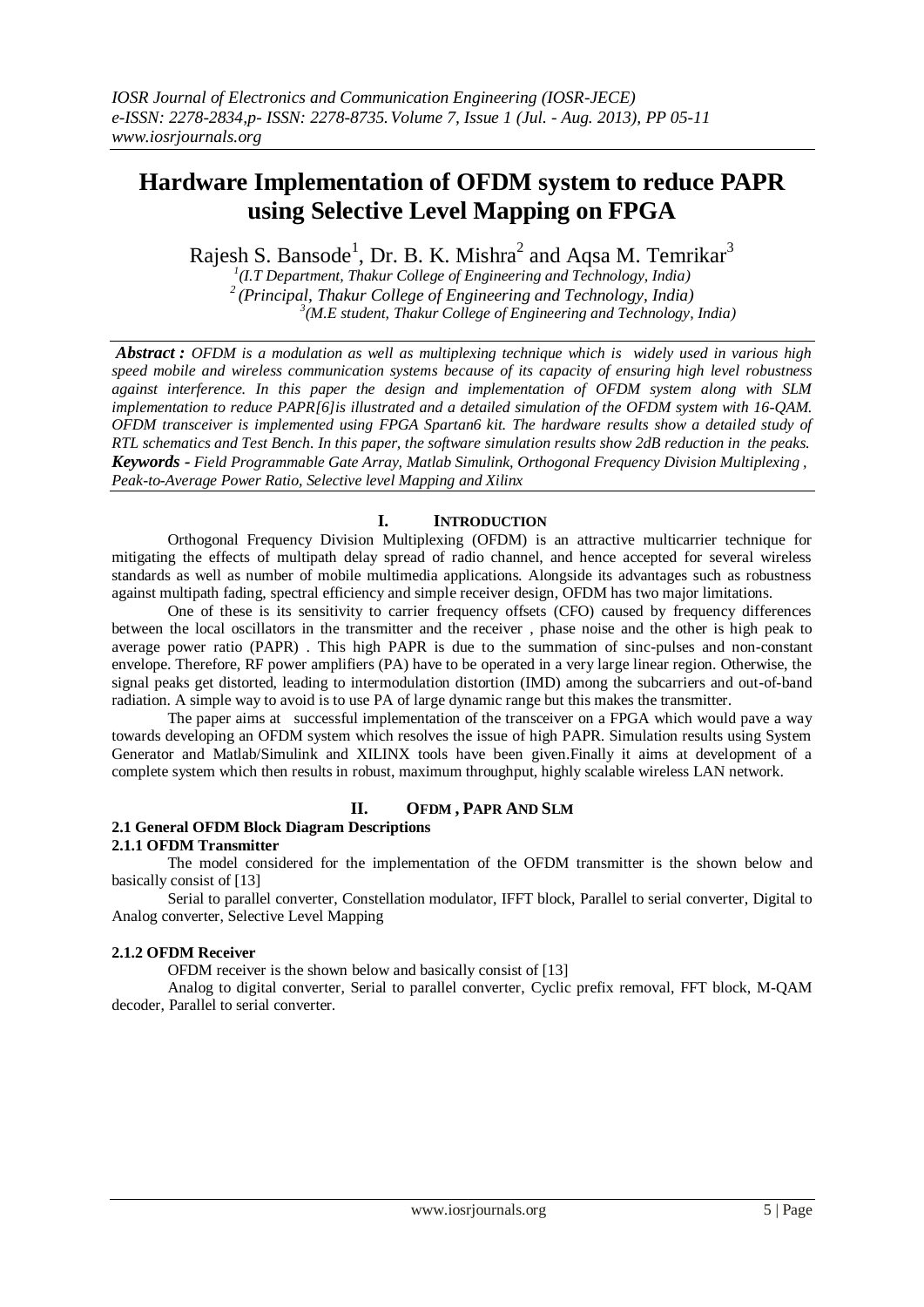

Fig 2.1. Block diagram of an OFDM system

#### **2.2 Peak- to- average Power ratio-PAPR**

The major disadvantage of using several subcarriers in parallel using IFFT is the highly non-constant envelope of the transmit signal, making OFDM very sensitive to nonlinear components in the transmission path. A key component is the high power amplifier (HPA). Due to cost, design and most importantly power efficiency considerations, the HPA cannot resolve the dynamics of the transmit signal and inevitably cuts off the signal at some point causing additional in-band distortions and adjacent channel interference. The power efficiency penalty is certainly the major obstacle to implement OFDM in low-cost applications. Moreover, in powerlimited regimes determined by regulatory bodies, the average power is reduced compared to single-carrier systems reducing in turn the range of transmission. The power control problem motivates further research since it touches on many of the advantages that originally made OFDM transmission popular, i.e. spectral efficiency and implementation issues.

In OFDM systems, a fixed number of successive input data samples are modulated and then jointly correlated together by use of IFFT at the transmitter side. IFFT processes signals to produce orthogonal data sub-carriers . Mathematically, IFFT combines all the input signals to produce each one of the output symbols.

. The signal processing by IFFT in the OFDM transmitter changes the statistical distribution of signals from uniform-to-Gaussian. Therefore, the dynamic range of the OFDM output envelope is most often higher than that of the single-carrier systems. However, PAPR is widely used to evaluate the dynamic range of the output envelope. The PAPR (in dB) is defined by the following equation [14]

PAPR=10log<sub>10</sub> 
$$
\left\{\frac{P_{peak}}{P_{avg}}\right\}
$$
 = 10log<sub>10</sub>  $\frac{max[|x(n)|^2]}{E[|x_n|^2]}$  (1)

where P<sub>peak</sub> represents peak output power, P<sub>average</sub> is average output power. E[ $\cdot$ ] denote the expected value, x<sub>n</sub> represents the transmitted OFDM signals which are obtained by taking IFFT operation on modulated input symbols  $X_k$ .  $x_n$  is also expressed as [12]

$$
x_n = \frac{1}{\sqrt{N}} \sum_{K=0}^{N-1} X_K W_N^{nk}
$$
\n(2)

#### **2.3 Selective Level Mapping - SLM**

Selective level Mapping (SLM)[6] was first proposed in 1996 to reduce PAPR in OFDM systems. The system block diagram of SLM is shown below. At first, the input information is divided into OFDM data block X, which consists of N symbols, by the serial-to parallel (S/P) conversion and then data block X is multiplied carrier wise with each one of the U different phase sequences B(u), resulting in a set of U different OFDM data. In the SLM[8] algorithm the data source denoted as X, is multiplied by the U different sets of phase factors/masks, element-wise to produce U different copies of X,

$$
Xu = BuX
$$
  $u = 1, 2, ..., U$  (3)

where U is the design parameter in SLM. In general, more reduction in PAPR is likely to achieved when U in-creases.[12]. In addition, Bu is defined as:

$$
Bu=[Bu, 1 Bu, 2 Bu, 3... Bu, (N-1)]
$$
 (4)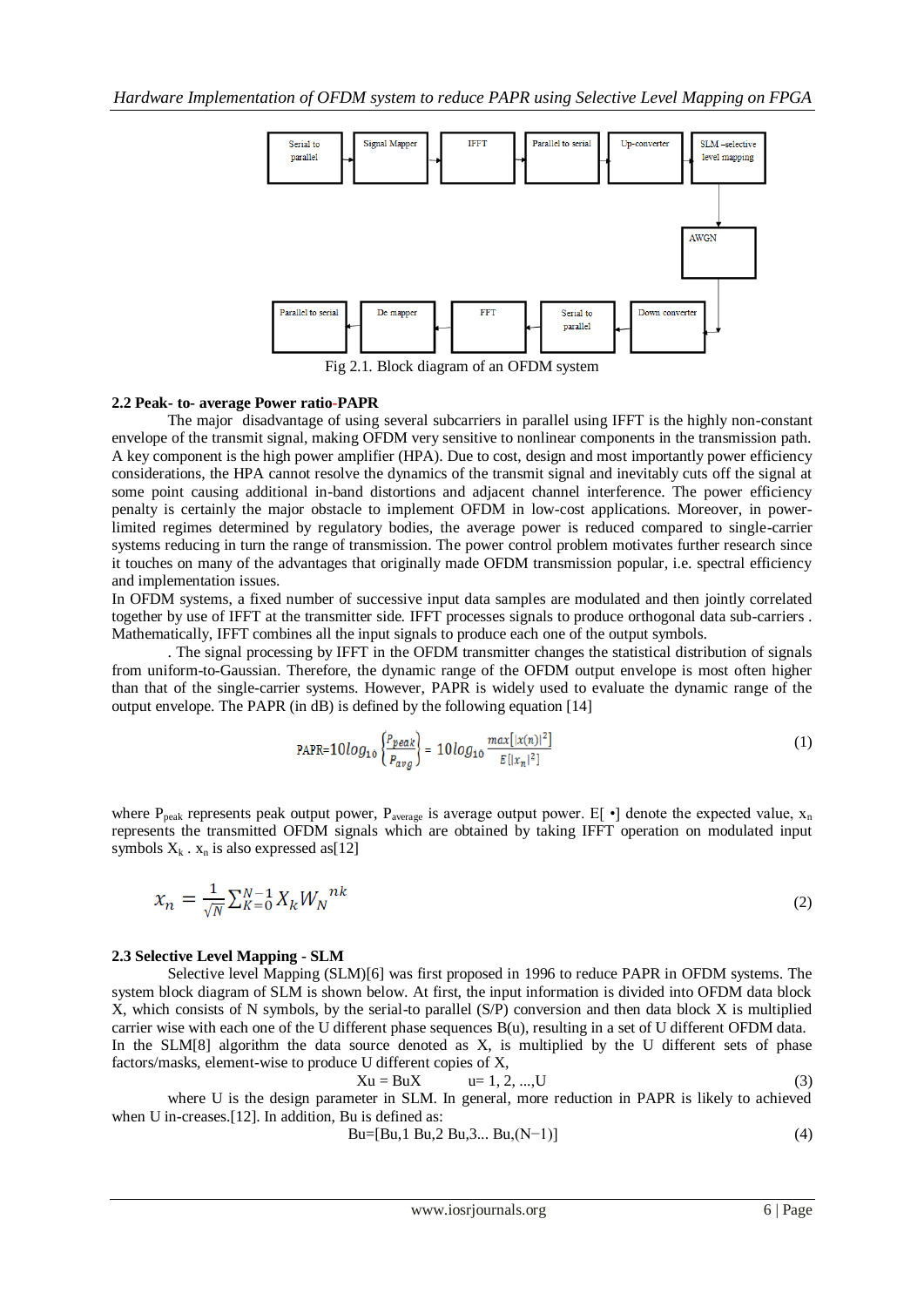Then all U alternative data blocks (one of the alternative sub-carrier sequences can be the unchanged original one) are transformed into time domain to get transmit OFDM symbol where N represents the number of subcarriers in IFFT and Bu,k is given by:

$$
\mathbf{B}\mathbf{u}, \mathbf{k} = \mathbf{e}^{\mathbf{j}\phi}\mathbf{u}, \mathbf{k} = 0, 1, 2, \dots, N - 1
$$
 (5)

After multiplying X with the phase factors, each Xu is processed by IFFTs and its PAPR is then computed and compared with the others. The resulting signal that yields the lowest PAPR is subsequently chosen for transmission. In addition, the Bopt which implies the optimal Bu that produces the lowest PAPR has to be transmitted to receiver as a side information[14]. The receiver will then use Bopt to recover the data source,  $X[6]$ .



Figure 2.2 Block diagram of SLM[6]

#### **Transmitter Design**

## **III. IMPLEMENTED OFDM MODEL**

In the design presented, block length of 8 points and 4 different phase sequences are used. Transmitter subsystem design contains 4 independent OFDM modulators. In the modulator, the input data is multiplied by a look-up table from ROM before giving it to actual OFDM modulation process. This lookup table holds the phase sequences for each block. The output of each block is given to a PAPR calculator and selector. It transmits the data block with lowest PAPR and also transmits the selected block number.

## **Receiver Design**

The receiver is a normal OFDM receiver with a phase sequence selector block. The data stream is first given to FFT block for decoding. Then the data stream is passed to a lookup table multiplier which multiplies data with a phase sequence as indicated by the selected block number from transmitter.



Figure 3.1 Block diagram of the designed system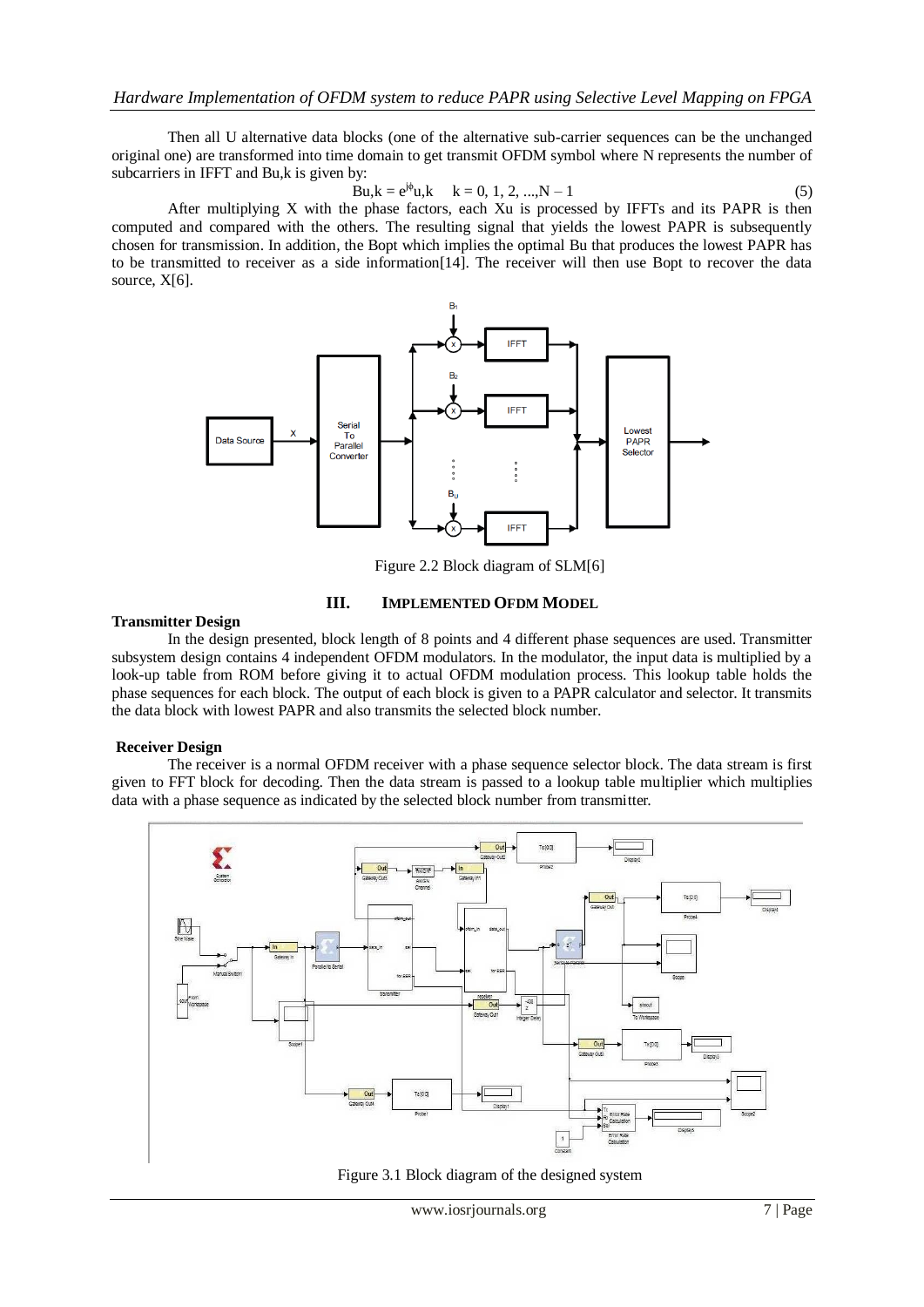## **IV. Simulation Results**

Table 4.1 indicates PAPR values with SLM and without SLM. Last column shows Crest Factor( $\sqrt{k}$ ). It is evident from the table that PAPR reduction of about 2 dB is obtained using 64 carriers.

Varying difference in PAPR is obtained using 2,4,8 and 64 number of carrier.

PAPR reduction of nearly 1.6dB is obtained using 2 carriers. Higher reduction of PAPR is obtained using 8 carriers

| TABLE 4.1 PAPR obtained with and without |
|------------------------------------------|
|------------------------------------------|

SLM, CREST FACTOR

| Number<br>of Sub-<br>carriers | <b>PAPR</b><br>(K)<br>without<br>SLM<br>in dB | PAPR(K)<br>with<br>SLM in<br>dВ | <b>Difference</b><br>in PAPR | Crest<br>Factor<br>$=\sqrt{PAPR}$<br>$=\sqrt{K}$ |
|-------------------------------|-----------------------------------------------|---------------------------------|------------------------------|--------------------------------------------------|
| $\overline{c}$                | 12.61                                         | 11.01                           | 1.6                          | 1.264                                            |
| 4                             | 25.22                                         | 24.01                           | 1.21                         | 1.1                                              |
| 8                             | 37.83                                         | 35.03                           | 2.77                         | 1.67                                             |
| 16                            | 50.45                                         | 48.89                           | 1.56                         | 1.24                                             |
| 32                            | 63.06                                         | 62.01                           | 1.59                         | 1.024                                            |
| 64                            | 75.76                                         | 73.76                           | 2                            | 1.414                                            |



Fig 4.1 Number of carriers v/s PAPR

As number of subcarriers increase the PAPR increases. Implementing the proposed technique PAPR can obtain reduction in PAPR.

## **V. Hardware Implementation**

The hardware simulation[24] of the model was carried out in step by step manner. Small models of the components of the model were made and their outputs on the wavescope were observed. RTL logic and test benches of the intermediate models were obtained.

The detailed description of the intermediate blocks is shown below:

## **5.1 Experiment No.1 - Serial to Parallel**





Fig 5.1 (a) hardware model of serial to parallel (b) wavescope results of FPGA simulations The hardware model using JTAG is shown in fig 5.1(a) and the wavescope results of the same is shown in fig 5.1(b) . The RTL schematic for the above model is as shown below.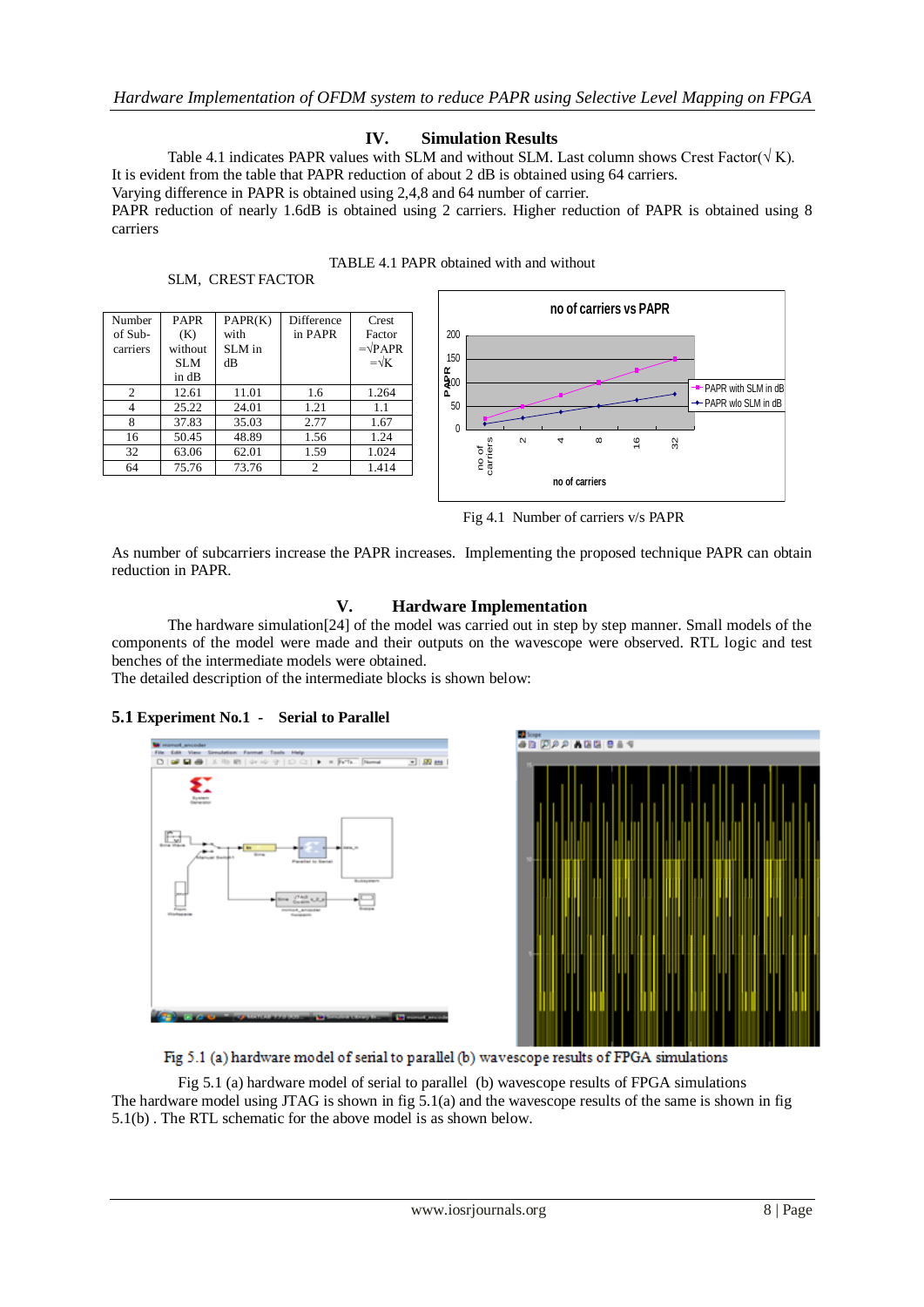*Hardware Implementation of OFDM system to reduce PAPR using Selective Level Mapping on FPGA* 



Fig 5.2 (a) RTL Schematic (b) Test Bench This completes the hardware simulation of serial to parallel

## 5.2 Experiment no. 2 - FFT block



Fig 5.3 (a) hardware model of FFT (b) wavescope results of FPGA simulations



1.3 Experiment No. 3 - Hardware Simulation of Entire Model Using XILINX and modelsim the developed simulink model is converted into its JTAG equivalent.[2] Internal simulator of XILINX, i-sim can also be used in place of modelsim.[20] The hardware implementation of the simulink model is done using JTAG. The process of developing such a hardware is called Hardware-In-Loop.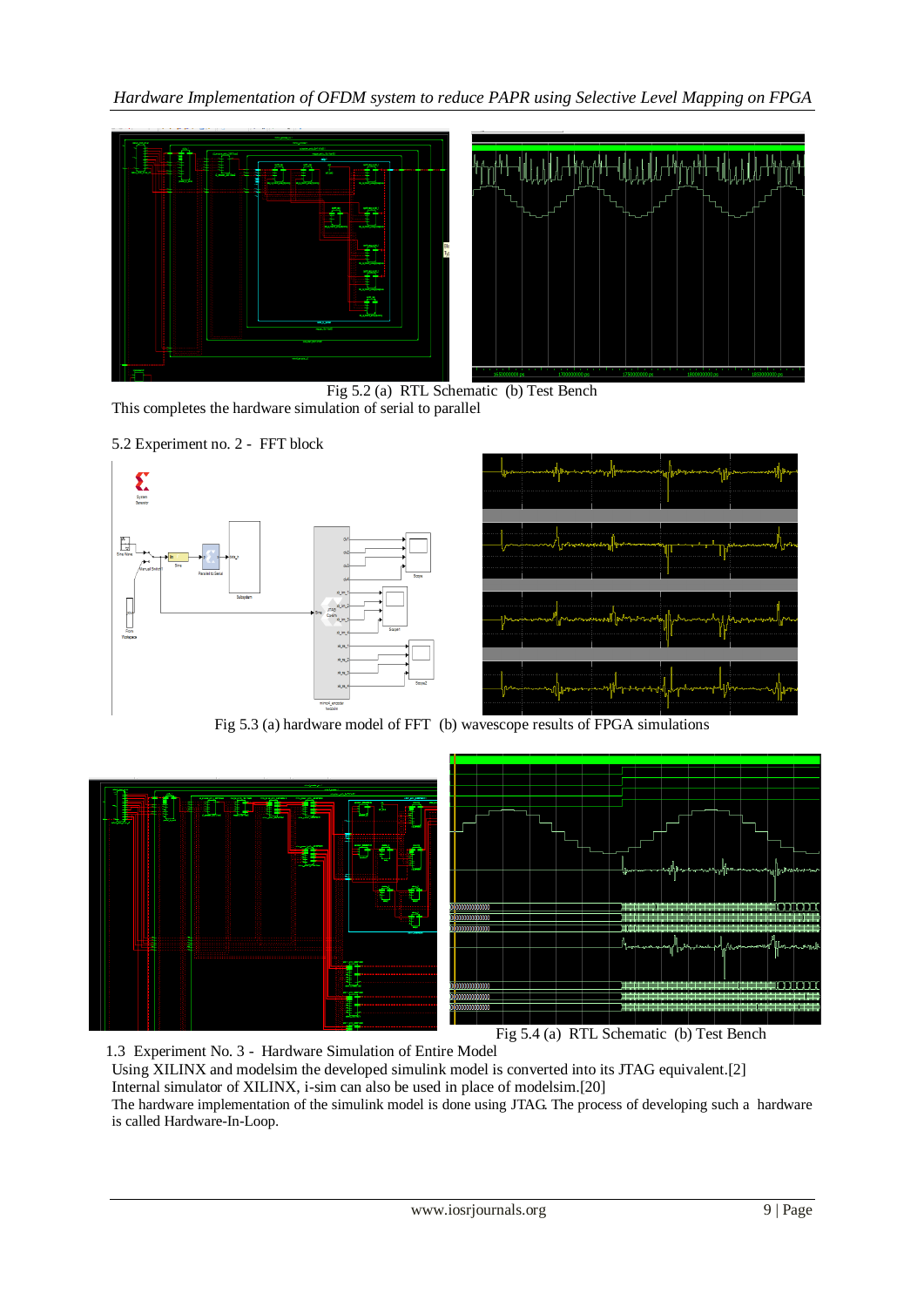

Fig 5.5 JTAG-Hardware Co-sim block



Fig 5.6 RTL schematic

| <b>Name</b>                     | Value        |    | 68,650 ns  | 68,700 ns  |            | 68,750 ns                 | 68,800 ns  | 68,850 ns  |      |
|---------------------------------|--------------|----|------------|------------|------------|---------------------------|------------|------------|------|
| mcode_out_net                   | o            |    |            |            |            |                           |            |            |      |
| ll ofdm_in_net                  |              |    |            |            |            |                           |            |            |      |
| ofdm_out1_net                   | 1            |    |            |            |            |                           |            |            |      |
| ofdm_out_net                    | 1            |    |            |            |            |                           |            |            |      |
| papr_net[30:0]                  | 00000000000  | 0. | 0000000000 | 0000000000 | 0000000000 | 0000000000                | 0000000000 | 0000000000 | 000. |
| \$ s 2 p net[15:0]              | 00000000000  |    |            |            |            | 000000000000000           |            |            |      |
| $\frac{1}{2}$ sine net $[15:0]$ | 111111111111 |    |            |            |            | 1111111111101001          |            |            |      |
| sine_out1_net[15 111111111111   |              |    |            |            |            | 111111111111101001        |            |            |      |
| sine_out_net[15: 111111111111   |              |    |            |            |            | 1111111111101001          |            |            |      |
| so1_net[24:0]                   | 00000000001  |    |            |            |            | 0000000001001001111010101 |            |            |      |
| so2_net[24:0]                   | 00000000001  |    |            |            |            | 0000000001001001111010101 |            |            |      |
| so3_net[24:0]                   | 00000000000  |    |            |            |            | 0000000000000110001001001 |            |            |      |
| so4_net[24:0]                   | 000000000011 |    |            |            |            | 0000000000000101000101010 |            |            |      |